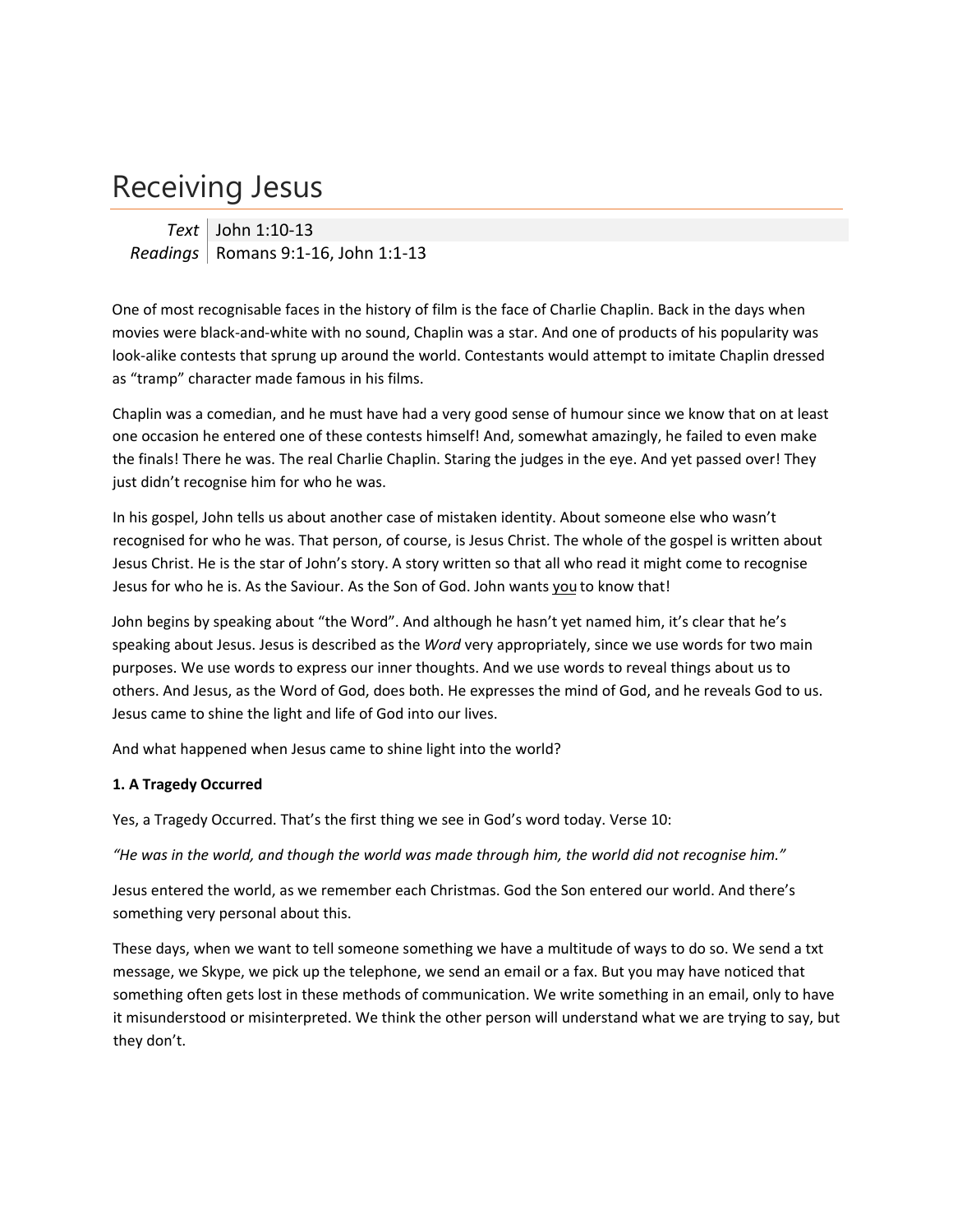Now God didn't *have* to enter our world just to make himself known to us. He could have remained in heaven and sent a prophet or given someone a vision; certainly, he'd done that in the past. But this time, it's personal. God comes himself. Jesus enters our world. He's present with us.

*"but though the world was made through him, the world did not recognise him."*

John expresses surprise ‐ surprise, because there is similarity between us and the God who made us.

One place we often notice similarities is in families. The parents have blonde hair and blue eyes, and so that's exactly what we see in their children. It's in their genes. And we are often like our parents in more than just looks. We are also like them in ways that we act. And so we say, don't we, "he's a real chip off the old block."

The Bible tells us that we have been made in the image of God. Made, in some way, similar to God – like our Father. Our conscience reflects God's holiness. We reflect, in part, God's glory. We're a display of his power and goodness and creativity.

But even though this was so, John tells us ‐ "*the world did not recognise him*." In fact, it gets even worse in verse 11 ‐ *He came to that which was his own, but his own did not receive him."*

When John writes that Jesus came "*to that which was his own"*, what he writes could also be translated as "Jesus came to his own home" or "Jesus came to his own people." God had set aside Jewish people to be his special possession. To be his very own. He set them apart to broadcast the knowledge of God to the ends of the earth. But when Jesus came, even his own people didn't receive him!

If you've ever met or seen a picture of Alistair McEwen, one of professors at the R.T.C. in Australia, you'll know that he used to have a big bushy beard. It was as wild as anything. One year he went overseas to Israel for a semester on study leave. And then, just before came back, he shaved his wild beard down to a very tidy goatee. (This, of course, completely unbeknownst to his wife and children, who were still in Australia!) And so when he arrived home on the bus from the airport, he hopped off the bus, with his new goatee, wearing wrap-around-shades – and his daughter, who was waiting to pick him up, gave him one glance and then looked back at the others hopping off the bus! His own people, his own family, didn't even recognise him!

Of course, **he** really *had* changed. His daughter's failure to recognise him was somewhat understandable. But Jesus hadn't changed. Israel's God came in person, as he always had been; full of grace & truth. And yet Israel didn't receive him - what tragedy! What a tragedy that people who were supposedly hanging out for their Saviour to come, didn't even want to know him when he did come.

Why was Jesus not recognised? Why was Jesus not received? After all, as we read before in Romans 9, it seemed like the Jews had everything to make them ready for his arrival! They had the promises, the covenants, the sign of circumcision. They had temple worship and examples in history of God saving them – but it still did them no good.

The reasons why Jesus was not recognised and received then, are the same reasons why Jesus is not recognised and received today. Why people, as U2 put it, "still haven't found what they're looking for." And that's because while many people would like to *think* they are looking for Jesus, really they're not.

They're looking for a Jesus who will give them all the good stuff now. The good life now.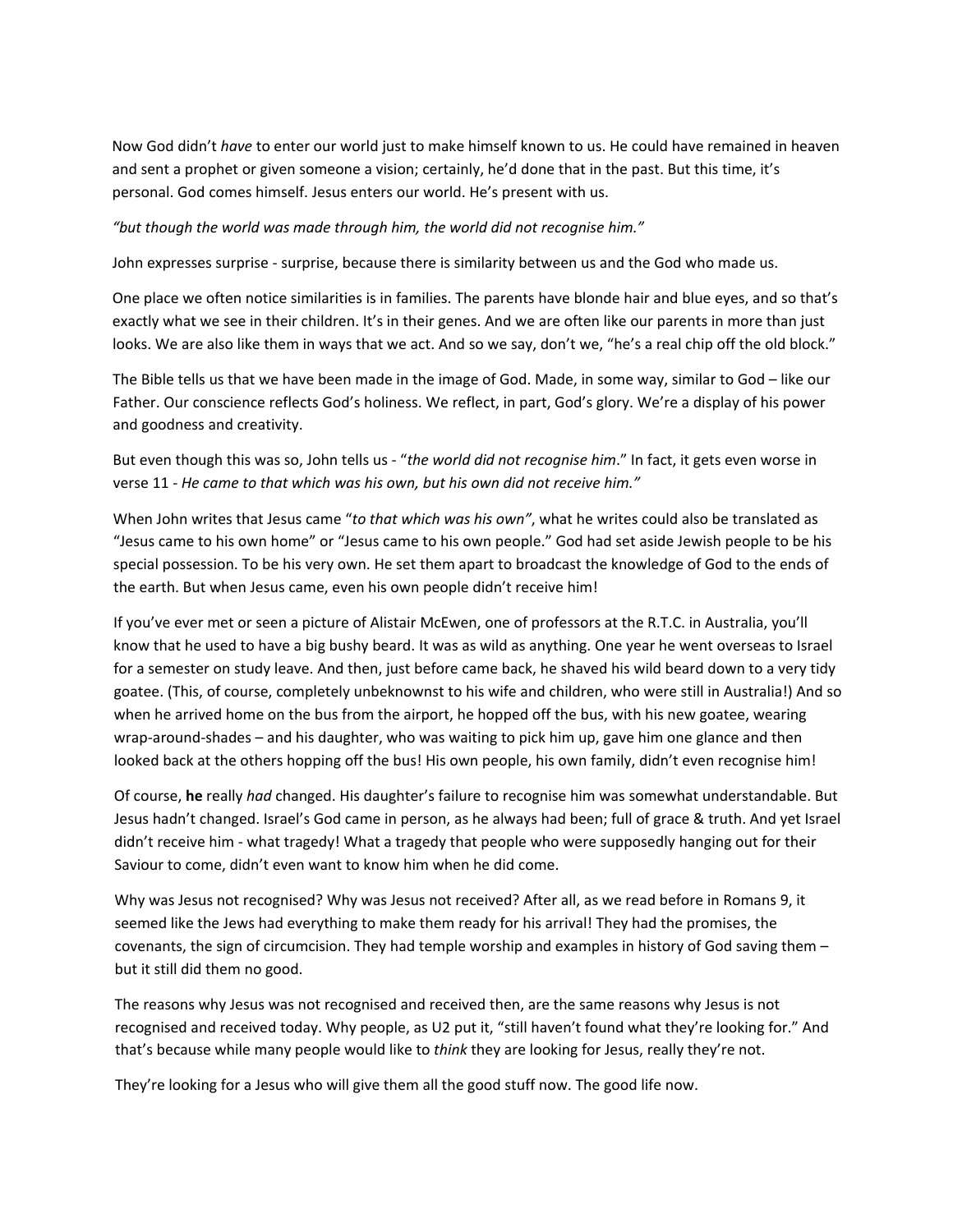Not a Jesus who calls them to be willing to give up everything, for the sake of his kingdom.

They're looking for a spiritual experience. A feeling of religiosity. Inner peace.

Not a Jesus who requires us to own up to the wrong we've done, to put things right, and go and sin no more.

They're looking for someone to make the bad stuff disappear. A troubled marriage. Not enough money.

Not a Jesus who actually *brings* difficult times and hardship into our lives, in order to help us grow in godliness and character.

Are you looking for the *real* Jesus? Or deep‐down, are you really just looking for the good life, however you might define it? And, if anything, you're thinking of Jesus as just a means to help you get there.

That's not Jesus. Jesus came because the problems we face are not external problems.

It's not just that we've found ourselves in the wrong place at the wrong time.

It's not just that life has dealt you a bad hand of cards.

No, the problem is internal. It's within us. It's a problem of the heart.

And the reason our hearts don't desire the real Jesus, is because in our hearts we want to please ourselves. We think we can solve our own problems, and fill the emptiness and the void. Whereas really we need radical, open heart surgery. We need a heart transplant. We need a new heart - a heart that's free, once again, to love the God who made us.

Or perhaps you are here today and everything is just fine with you. And the reason you *know* that everything is fine is because you're part of the church. I've been baptised, you think to yourself. God's made promises to me, so I must be fine.

But that is a very dangerous assumption to make. The sort of people who didn't receive Jesus when he was on earth were people just like you. They'd been circumcised, just like you've been baptised. They'd been taught the law, just like you've learned about the Bible at home and at church. Their parents were in the church, just like your parents are in the church.

**And they were lost**. They died in their sins. For them, having seen and heard Jesus only made it worse. They met God face‐to‐face in Jesus. They had first‐hand knowledge, yet turned it down. And so the wrath of God remained upon them. They rejected the Saviour, and there is no other.

John tells us this tragedy because he doesn't want us to make the same mistake they did. Don't let your life be a tragedy as well. Either because you are seeking the wrong sort of Jesus. Or because you're just assuming things are fine, and you haven't really come face to face with Jesus.

But all is not tragedy. Hope still remains. And that what John tells us in verses 12 and 13. That...

## **2. Hope Remains**